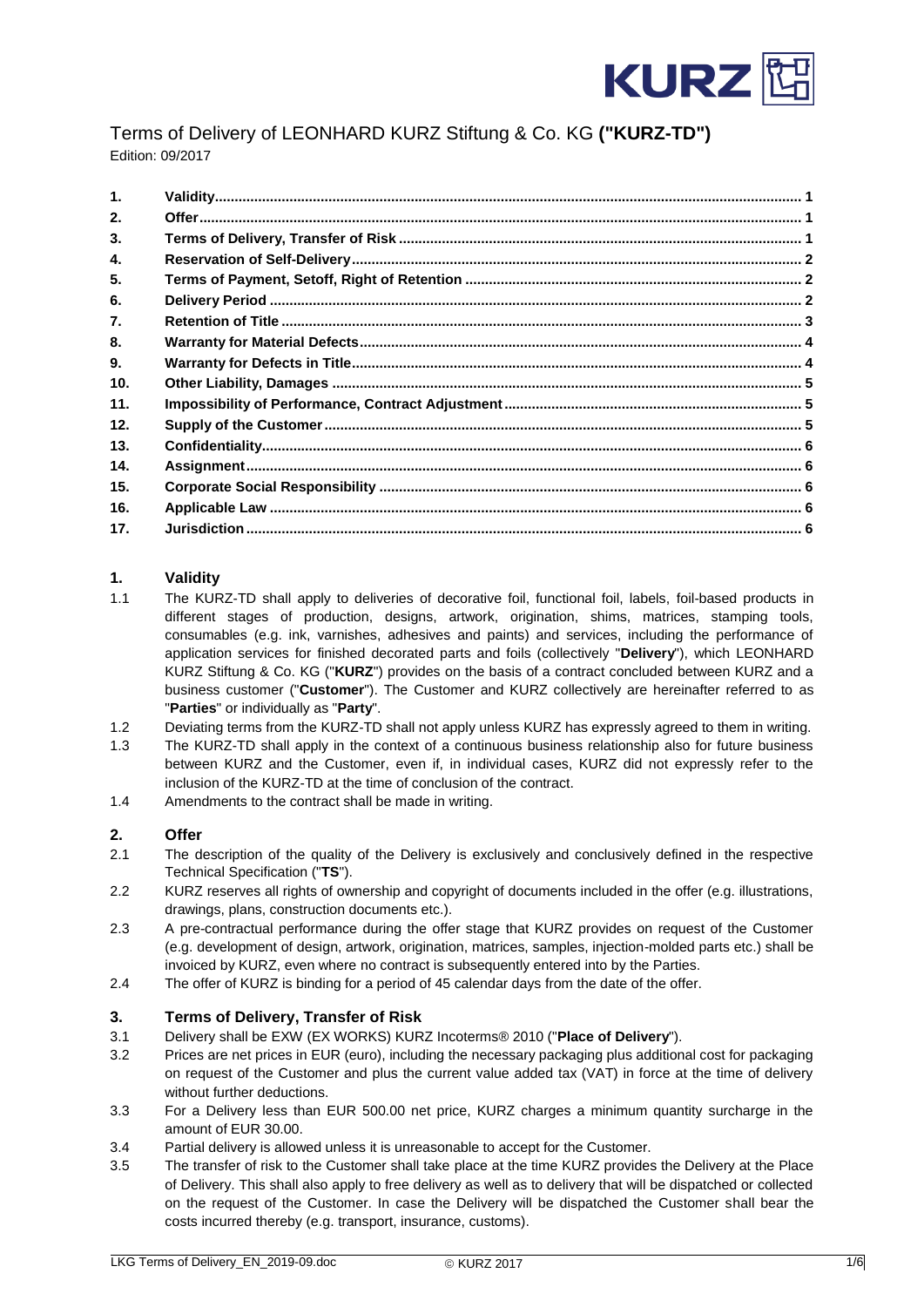

3.6 KURZ has the right to increase or reduce the delivery up to  $\pm$  5%. This is to be balanced at the agreed price.

## <span id="page-1-0"></span>**4. Reservation of Self-Delivery**

In the event that the Delivery is not available because KURZ has not received deliveries from its own suppliers or the delivery stock of KURZ is depleted, KURZ is entitled to make a Delivery which is equivalent in quality and price to the contractually agreed Delivery. If this is not possible, KURZ may rescind the contract.

## <span id="page-1-1"></span>**5. Terms of Payment, Setoff, Right of Retention**

- 5.1 Unless otherwise agreed, the invoice of KURZ is due for immediate payment without any deduction.
- 5.2 The Customer can only set off a counterclaim against a claim of KURZ or exercise the right of retention if its counterclaim is undisputed or confirmed by a final and unappealable judgment. In case of Material Defects (8.1) or Defects in Title (9.1) of the Delivery, the counterclaim of the Customer shall remain unaffected in accordance with 8.12.
- 5.3 If the Customer is in default of payment, suspension of payment, opening or applying for bankruptcy, insolvency or composition proceedings or rejection of such due to non-existing assets, protest of a bill, valuation of the Customer with a high business risk by a recognized information or rating agency, or in the event of comparable sustainable reasons which suggest the Customer's insolvency, KURZ is entitled to demand immediate payment of all claims which are not yet due. In addition, KURZ is entitled to make each Delivery subject to an advance payment.

## <span id="page-1-2"></span>**6. Delivery Period**

- 6.1 Observance of the agreed delivery period is conditional on the timely receipt of complete documents, necessary permits and approvals, especially of plans to be provided by the Customer as well as fulfillment of the agreed terms of payment and other obligations by the Customer (e.g. advance payment, partial payment). In case these conditions are not fulfilled on time, the delivery period shall be extended accordingly; this shall not apply if KURZ is solely responsible for the delayed Delivery. The delivery period is interrupted for the duration of the time used for the examination (e.g. of test prints, samples) by the Customer.
- 6.2 If non-observance of the delivery period is due to events such as natural disasters, mobilization, war, terrorist acts, computer virus and further attacks by third parties on the IT-system of KURZ despite compliance of KURZ with the safety precautions of the usual security measures, riot, strike, lock-out, impediments resulting from German, US-American and other applicable national, European or international foreign trade laws, breakdowns in production or other plant interruptions, traffic problems or other comparable circumstances for which KURZ is not responsible ("**Force Majeure**"), the delivery period of KURZ shall be extended reasonably. Should any event of Force Majeure last for a period of more than 60 calendar days, the Customer or KURZ shall be entitled to rescind the contract in whole or in part. In such case no Party shall have a right to seek damages against the other Party. This shall also apply if any event of Force Majeure occurs at the time when KURZ is in delay with the Delivery.
- 6.3 In the event that KURZ is responsible for a delayed Delivery and provided that the Customer can credibly establish that a damage for such delay has occurred, the Customer may seek liquidated damages of 0.5 % for every completed calendar week of delay but in no event shall the aggregate of such damages exceed a total of 5 % of the net price for that part of the delayed Delivery which due to the delay could not be put to the intended use by the Customer. The obligation to pay the liquidated damages requires proof by the Customer that any damage has occurred, but not of its amount. KURZ shall be entitled to provide evidence that the Customer suffered lower or no damage.
- 6.4 Further claims and remedies of the Customer due to the delayed Delivery in particular indirect or consequential damages, loss of profit or loss of production are excluded. This shall not apply in case of liability of KURZ based on intent, gross negligence or due to loss of life, bodily injury or damage to health.
- 6.5 Claims for damages due to the delayed Delivery by the Customer as well as claims for damages instead of performance or reimbursement which exceed the limits specified in 6.3 shall be excluded, even after expiry of the delivery period for the Delivery set by the Customer.
- 6.6 The Customer shall only be entitled to rescind the contract provided that KURZ is solely liable for the delayed Delivery and after reaching the maximum amount of compensation in 6.3 and the Customer has set an adequate delivery period to KURZ within KURZ has to supply the Delivery and such delivery period has expired. A change in the burden of proof to the detriment of the Customer shall not be implied hereby.
- 6.7 At the request of KURZ the Customer shall declare within a reasonable period whether the Customer will rescind the contract due to the delayed Delivery or insist on the Delivery.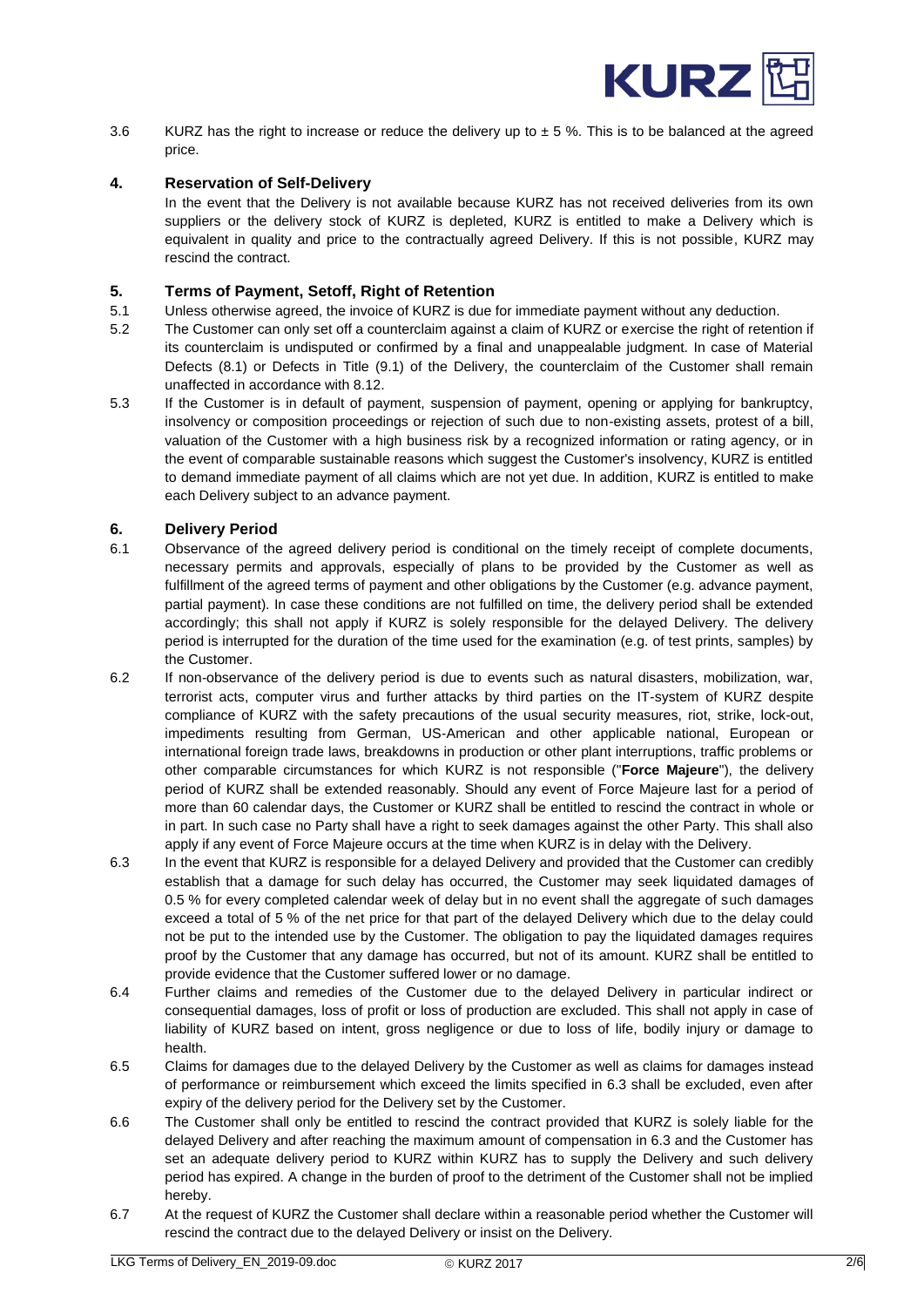

# <span id="page-2-0"></span>**7. Retention of Title**

- 7.1 The Delivery shall remain the property of KURZ until each and every claim against the Customer to which KURZ is entitled under its business relationship has been duly satisfied ("**Secured Goods**"). The Customer shall not damage, modify, remove, or make illegible any number, sign, nameplate, company and/or brand name or other marking affixed by KURZ. If the value of all the security rights of KURZ against the Customer exceeds the value of the secured claims by more than 10 %, KURZ shall release a corresponding part of the security rights at the request of the Customer. KURZ shall have the right to choose which of the security rights shall be released.
- 7.2 The retention of title shall continue even if parts of claims of KURZ are included in current invoices and the balance has been drawn and accepted, unless the balance is settled.
- 7.3 For the duration of the retention of title, the Customer is prohibited from giving the Secured Goods in pledge or transferring the Secured Goods as security. In case of a seizure of the Secured Goods or other acts or interventions by any third party relating to the Secured Goods, the Customer shall immediately inform KURZ thereof in writing. If legitimate interest has been substantiated by KURZ, the Customer shall give KURZ the information necessary to assert the rights towards such third party and the Customer shall hand over the necessary documents to KURZ.
- 7.4 The resale of the Secured Goods by the Customer to its client in the ordinary course of business shall only be permissible on conditions that the Customer receives payment from its client or retains title so that the property in the Secured Goods is transferred to its client only after fulfillment of the client's obligation to pay the Customer.
- 7.5 Should the Customer resell Secured Goods, the Customer assigns to KURZ herewith the claims (including VAT) the Customer will have against his clients out of the resale, including any collateral rights and all balance claims, as security, without any further special declarations being necessary by KURZ. If the Secured Goods are sold together with other items and no individual price has been agreed with respect to the Secured Goods, the Customer shall assign to KURZ such proportionate fraction of the total price as is attributable to the price of the Secured Goods invoiced by KURZ. KURZ herewith accepts such assignment. The duty of KURZ to release security rights shall remain unaffected.
- 7.6 If the Customer has sold its monetary claim as part of genuine factoring, then the claims of KURZ become due immediately and the Customer assigns to KURZ the claims that replaced the sold monetary claim against the factor and forwards his sales proceeds to KURZ without delay. KURZ herewith accepts such assignment.
- 7.7 In the event that the Customer is in breach of an obligation, in particular, a default of payment, KURZ is entitled to rescind the contract and to take back the Secured Goods, after the expiration of a reasonable time limit within which the Customer shall rectify the breach. The Customer is obliged to return the Secured Goods to KURZ. The legal provisions which dispense of the requirement to set a deadline in case of a serious and/or final refusal of performance shall remain unaffected.
- 7.8 In the event that the Customer is in breach of an obligation, in particular, a default of payment, the enforcement of retention of title and the taking back of the Secured Goods associated therewith does not require a rescission of the contract by KURZ. The aforementioned actions or seizure of the Secured Goods shall not constitute a rescission of the contract by KURZ, unless expressly stated by KURZ.
- 7.9 The Customer shall be allowed to process, transform, restructure and combine ("**Processing**" or "**processed**") the Secured Goods with other products. The Processing shall be done for KURZ. The Customer shall hold the new product resulting from this Processing for KURZ with the due care of a diligent businessman. The new product shall be considered as Secured Goods.
- 7.10 The Parties are in agreement that in case the Secured Goods are processed with other goods which do not belong to KURZ, KURZ shall have co-ownership of the new product in proportion resulting from the ratio of the value of the processed Secured Goods subject to the value of the new product at the time of Processing. The new product shall be considered as Secured Goods.
- 7.11 The assignment of claims provision shall also apply to the new product. Such assignment is valid only up to the amount that equals the amount invoiced by KURZ for the processed Secured Goods.
- 7.12 The Customer shall be entitled to collect any outstanding receivables from the resale of Secured Goods until revocation by KURZ. In the event of an important reason, in particular delay in payment, suspension of payment, opening or applying for bankruptcy, insolvency or composition proceedings or rejection of such due to non-existing assets, protest of a bill, valuation of the Customer with a high business risk by a recognized information or rating agency, or in the event of comparable sustainable reasons which suggest the Customer's insolvency, KURZ shall be entitled to revoke the Customer's right to collect receivables for Secured Goods. In addition, upon prior warning that the assignment by way of security will be disclosed or that the assigned receivables will be utilized, and observing a reasonable period of time, KURZ may disclose the assignment by way of security, utilize the assigned receivables and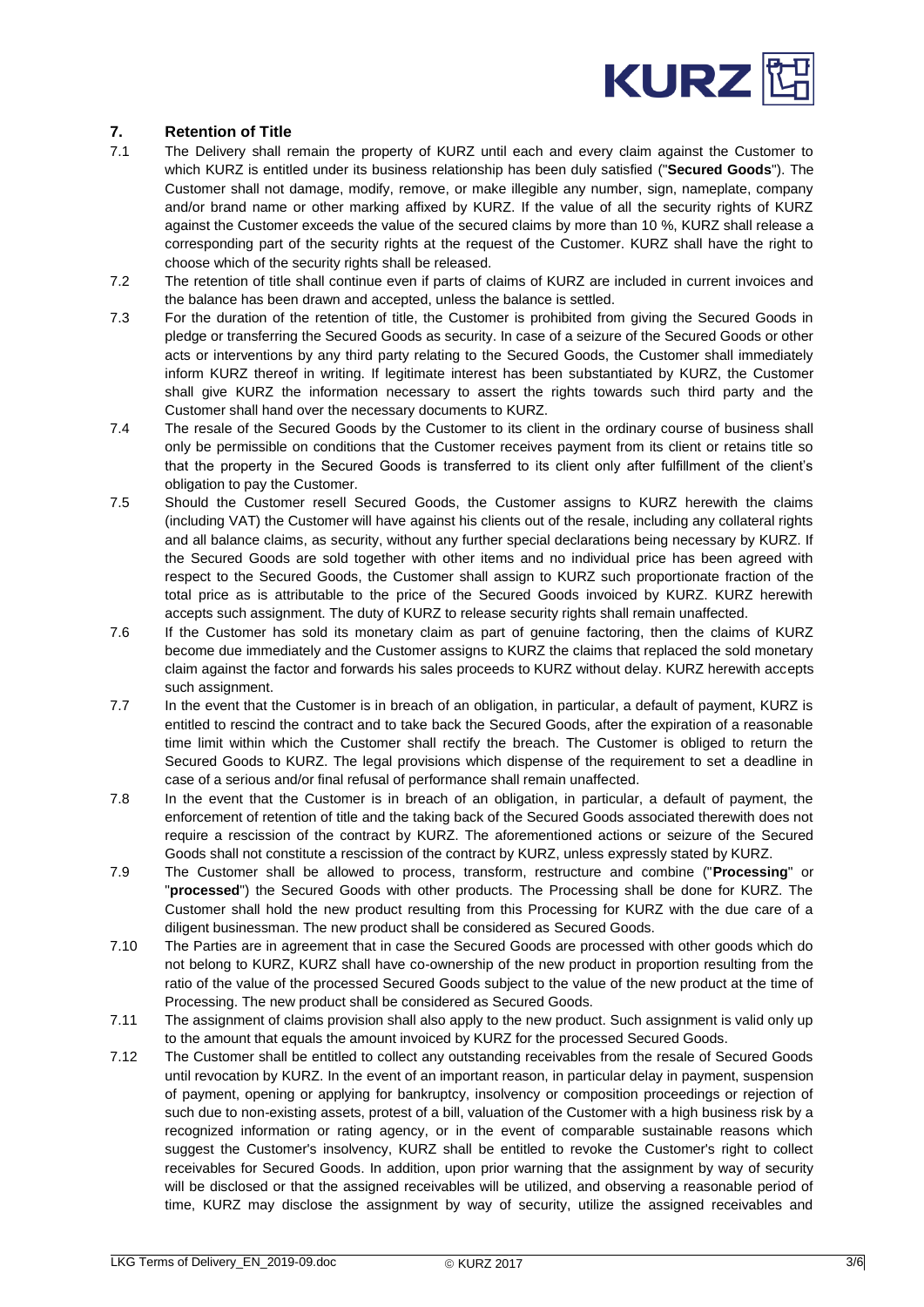

demand that the Customer discloses the assignment by way of security to its clients. The duty of KURZ to release security rights shall remain unaffected.

#### <span id="page-3-0"></span>**8. Warranty for Material Defects**

- 8.1 In case a Delivery does not match with the quality of the respective TS at the time of transfer of risk ("**Material Defect**"), at its discretion KURZ shall within the statute of limitations either repair free of charge or provide replacement free of charge ("**Supplementary Performance**").
- 8.2 The quality of the Delivery is defined conclusively in the respective TS. KURZ shall not be liable for a Material Defect relating to qualities and characteristics not specifically mentioned in the TS. It is the sole liability of the Customer to examine the suitability of the Delivery for the intended use. In case the Customer requests additional tests which were not included in the respective TS, these shall be agreed separately in writing and paid by the Customer.
- 8.3 Claims for Material Defect of the Customer against KURZ are subject to a statue of limitations of 12 months upon delivery. In case of a delayed Delivery due to reasons KURZ is not responsible for, the statue of limitations shall expire 18 months after the receipt by the Customer of the notification of the readiness for dispatch of the Delivery at the latest. This shall not apply in case of liability based on intent, gross negligence or due to loss of life, bodily injury or damage to health or fraudulent concealment of a Material Defect or non-compliance with guaranteed characteristics. The statutory provisions on suspension and recommencement of limitation period shall remain unaffected.
- 8.4 No further period of limitation begins with the Supplementary Performance by KURZ.
- 8.5 The Customer shall give a written notice of Material Defect to KURZ immediately. The notice of Material Defect shall include information relating to the data of the respective Delivery (e.g. offer number, blanking plate: batch number, bar code).
- 8.6 Insofar as the Customer grants KURZ no opportunity for Supplementary Performance within a reasonable period of time, KURZ is exempted from liability for Material Defect.
- 8.7 In the event that Supplementary Performance fails, the Customer shall be entitled to rescind the contract or to reduce the respective price of the Delivery.
- 8.8 There shall be no claim for Material Defect by the Customer in cases of an insignificant deviation from the agreed quality, negligible impairment of usability, natural wear and tear or damages which arose after transfer of risk as a result of faulty or negligent handling, excessive strain, unsuitable production facilities or operating resources, or particular external influences which were not specified in the contract.
- 8.9 The Customer shall have no claim with respect to expenses incurred in the cause of Supplementary Performance, especially transport, road, labor and material costs, to the extent that expenses were increased because the Delivery was subsequently brought to another location than the Place of Delivery.
- 8.10 Claims for damages due to a Material Defect are conclusively regulated in 10.
- 8.11 Any further claims or claims other than those stipulated in 8. or 10. of the Customer against KURZ due to a Material Defect shall be excluded. The right of the Customer to rescind the contract shall remain unaffected.
- 8.12 In the case of a notice of Material Defect, the Customer may withhold payments to an amount that is in a reasonable proportion to the Material Defect. The Customer, however, may withhold payments only in case of a notice of Material Defect which meets the requirements of 8.5. The Customer has no right to withhold payments to the extent that its claim for Material Defect is time-barred. Any unjustified notice of Material Defect shall entitle KURZ to demand reimbursement of its expenses by the Customer.

#### <span id="page-3-1"></span>**9. Warranty for Defects in Title**

- 9.1 Unless otherwise agreed, KURZ shall provide the Delivery free from industrial property rights, copyrights of third parties and/or any other third party right ("**Third Party Right**") with respect to the country at the Place of Delivery. If a third party asserts justified claims against the Customer due to an infringement of a Third Party Right by a Delivery which was used in conformity with the contract ("**Defect in Title**"), KURZ shall be liable to the Customer, within the stipulated limitation period in 8.3, as follows.
- 9.2 In the case of a liability according to 9.1, KURZ shall at its option and free of charge for the Customer either obtain a right to use the Delivery, modify the Delivery so as not to infringe the Third Party Right or replace the Delivery. If this is not possible for KURZ at reasonable conditions, the Customer shall have the right to rescind the contract or reduce the price. The provisions in 8.6 shall apply accordingly.
- 9.3 The fulfillment of the obligations in 9.2 shall be subject to the condition that the Customer immediately notifies KURZ in writing of the claims asserted by the third party, that it does not acknowledge an infringement and that the protective measures and settlement negotiations are exclusively reserved for KURZ. If the Customer ceases to use the Delivery to reduce the damage or for other important reasons, the Customer shall make it clear to the third party that the suspended use does not mean acknowledgment of an infringement of a Third Party Right.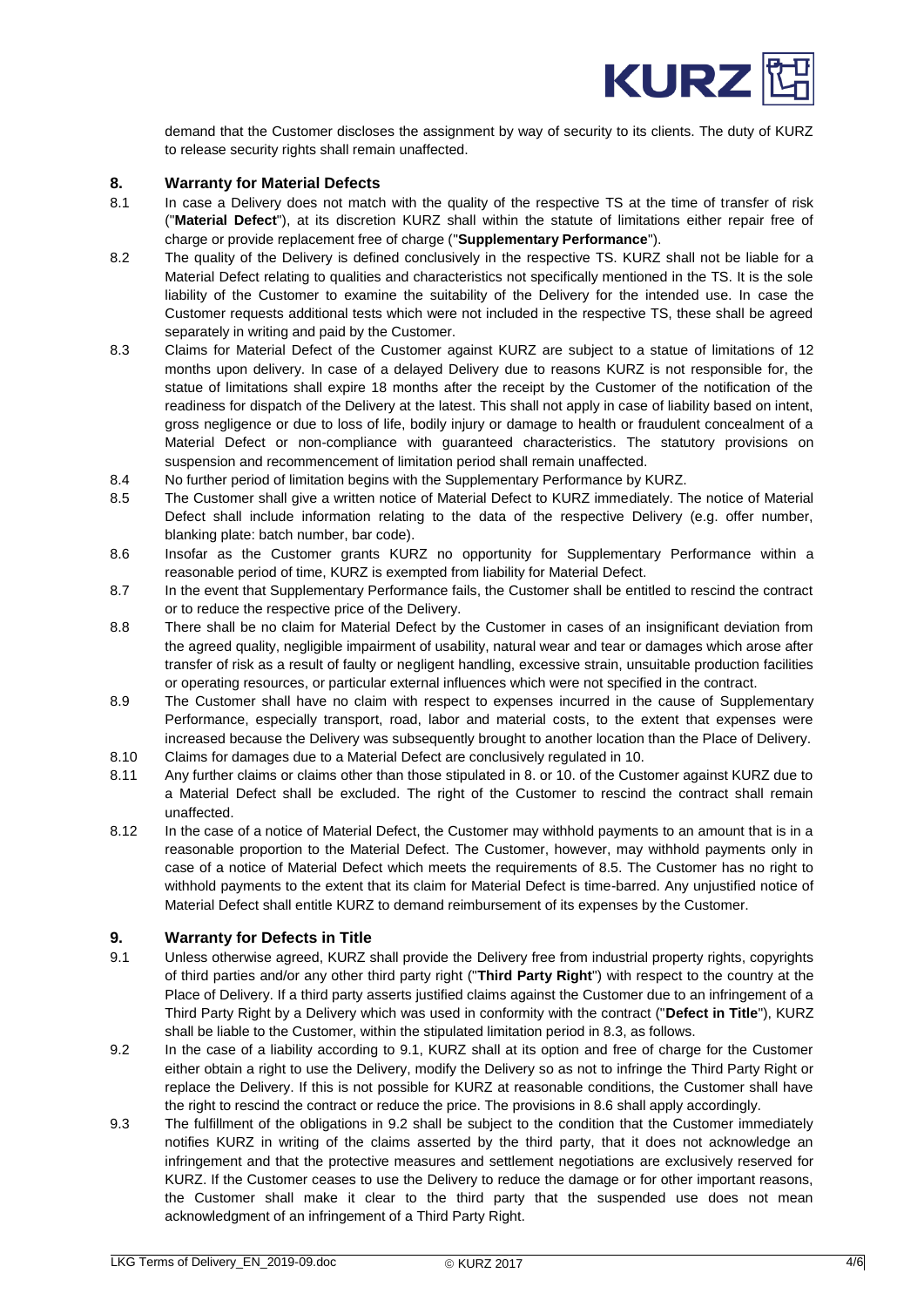

- 9.4 Claims of the Customer shall be excluded if the Customer is liable for the infringement of the Third Party Right.
- 9.5 Claims of the Customer shall also be excluded if the infringement of the Third Party Right was caused by specific demands of the Customer, by use of the Delivery not foreseeable by KURZ or the Delivery being altered by the Customer or being used together with products not provided by KURZ.
- 9.6 In addition, the provisions of 8. shall apply accordingly to a Defect in Title.
- 9.7 Claims for damages due to a Defect in Title are conclusively regulated in 10.
- 9.8 Any further claims or claims other than those stipulated in 9. or 10. of the Customer against KURZ due to a Defect in Title shall be excluded. The right of the Customer to rescind the contract shall remain unaffected.

## <span id="page-4-0"></span>**10. Other Liability, Damages**

- 10.1 Unless otherwise specified in the KURZ-TD, including the following provisions, KURZ shall be liable in case of a breach of contractual and non-contractual obligations in accordance with the statutory provisions.
- 10.2 KURZ provides application guidelines and other advices to the best of its knowledge and therefore does not constitute any liability for damages by the Customer against KURZ. The Customer shall not be released from its obligation to examine the intended use of the Delivery at its sole responsibility. This shall also apply if the Customer's intended use of the Delivery is known to KURZ.
- 10.3 KURZ is liable for damages, irrespective of the legal basis:
	- in case of intent or gross negligence,
	- in case of culpable loss of life, bodily injury or damage to health,
	- in the event of non-compliance with guaranteed characteristics,
	- in case of fraudulent concealment of a Material Defect or Defect in Title,
	- in case of a claim of the Customer under the applicable mandatory product liability regulations (e.g. the (German) Product Liability Act) or
	- for damages resulting from the culpable breach of a material contractual obligation (The fulfillment of which is the only way to ensure that the contract is properly implemented and that the other Party is allowed to rely on regularly.). In case of breach of a material contractual obligation by negligence other than gross negligence, the liability is limited to the replacement of the foreseeable, typically occurring damage.
- 10.4 In any other case the Customer shall have no claim for damages against KURZ.
- 10.5 The liability limitations resulting from 10. shall also apply in the case of a breach of an obligation by or in favor of persons whose fault is attributable to KURZ (e.g. personal liability of employees, personnel and other vicarious agents of KURZ), but not to the personal liability of legal representatives and of executives.
- 10.6 A claim for damages according to 10., which is based on Material Defect or Defect in Title, shall be timebarred in 12 months from Delivery, unless there is a liability according to 10.3.
- 10.7 A change in the burden of proof to the detriment of the Customer shall not be implied hereby.

# <span id="page-4-1"></span>**11. Impossibility of Performance, Contract Adjustment**

- 11.1 In case the supply of the Delivery is impossible, the Customer shall have the right to claim damages unless KURZ is not responsible for the impossibility. The right of the Customer to claim for loss or damages shall be limited to 10 % of the net price of that part of the Delivery which due to the impossibility cannot be put to the intended use by the Customer. This limitation shall not apply in case of liability based on intent, gross negligence or due to loss of life, bodily injury or damage to health. A change in the burden of proof to the detriment of the Customer shall not be implied hereby. The right of the Customer to rescind the contract shall remain unaffected.
- 11.2 The contract shall be reasonably adjusted in compliance with the principle of good faith where incidents of Force Majeure substantially change the commercial importance or the content of the Delivery or have a material adverse effect on the business of KURZ. Where this adjustment is not economically justifiable, KURZ shall have the right to rescind the contract. KURZ shall inform the Customer of the exercising of the rescission of the contract without delay upon awareness of the consequences of the incident, even if initially an extension to the delivery period had been agreed with the Customer.

#### <span id="page-4-2"></span>**12. Supply of the Customer**

12.1 The Customer shall incur liability for the use and transfer of decors, designs, company logos, trademarks, shim, stamping tools, samples, drafts and other creative elements supplied by the Customer to KURZ ("**Supply**") – irrespective of the data carrier - which infringe a Third Party Right. The Customer shall immediately indemnify and hold harmless KURZ from any corresponding claims of such third party.